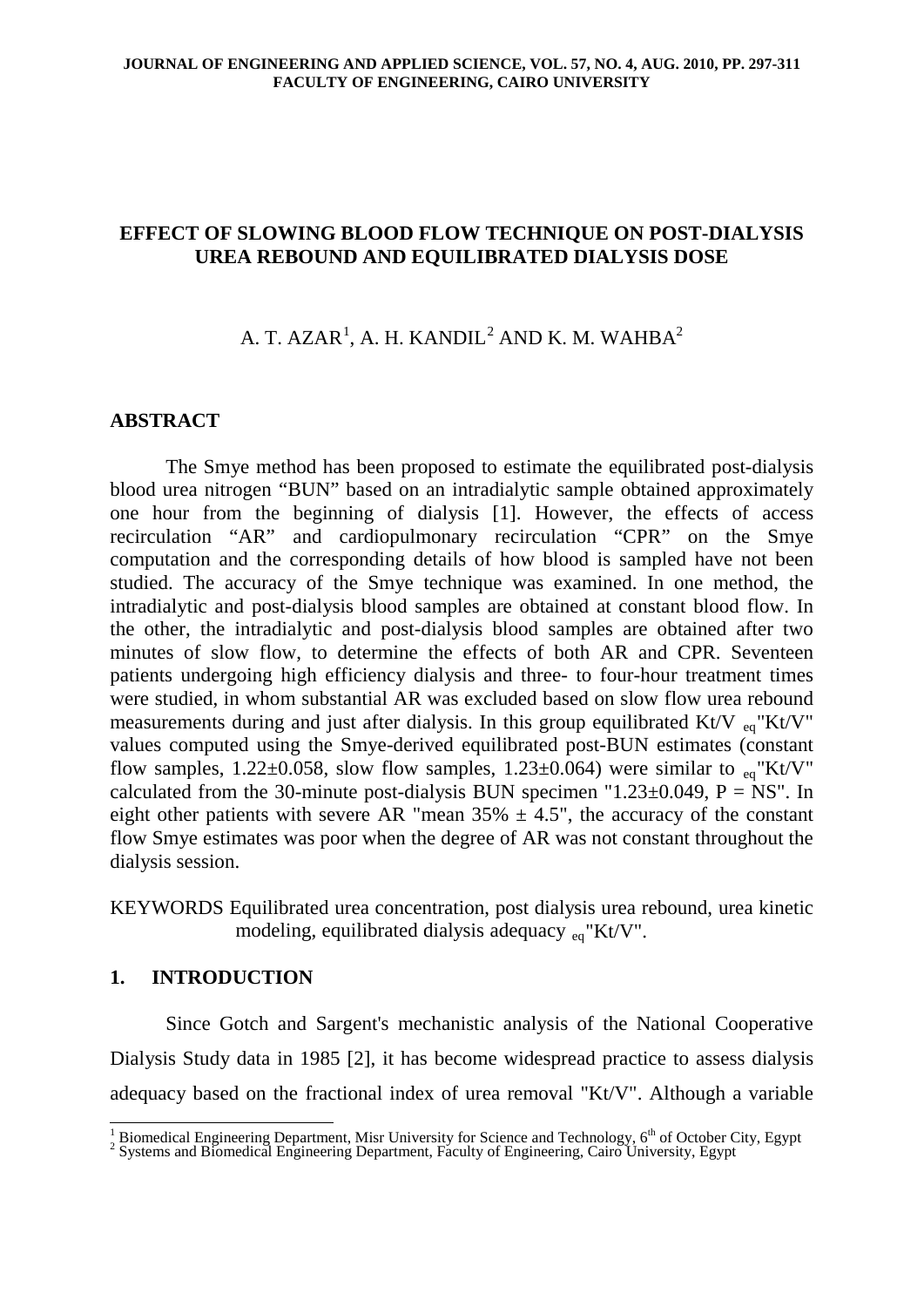### **A. T. AZAR ET AL**

volume single pool "VVSP" model of urea kinetics was used for this purpose, it has long been recognized that the kinetics of urea removal is best described by multicompartment models [3-6]. The need for a multicompartment analysis is best illustrated by the extent of postdialysis urea rebound which occurs 30 to 60 minutes after dialysis has been completed. Post-dialysis urea rebound "PDUR" is due to the intercompartmental equilibration of urea during hemodialysis and supports the concept of an intradialytic two-pool model to calculate the dialysis dose [7-9]. A two-pool fixed volume urea kinetic model was used in which urea generation is assumed to be zero, have attempted to predict the extent of postdialysis urea rebound by using one intradialysis blood urea concentration measurement and an equation which yields an estimate of the true equilibrium urea concentration [1,10].

The premise underlying the Smye technique is that the factors associated with postdialysis urea rebound also conspire to lower the intradialytic serum urea concentration during dialysis below that predicted from first-order kinetics. In its original description, the Smye method required a predialysis blood sample, a second intradialytic sample drawn 60 or 70 minutes from the beginning of dialysis, and a postdialysis sample [1, 10]. If these samples are both drawn at constant blood flow rate, or after stopping the blood pump and not clearing the dead space in the arterial line, then the urea concentration in the samples will reflect the urea levels actually processed by the dialyzer. In the presence of access recirculation, the urea concentration of both the intradialytic and postdialysis blood urea samples drawn in this manner may be markedly lower than the urea level present in the arterial blood. Another method of performing the Smye technique is to obtain the intradialytic and postdialysis samples 20 seconds after slowing the blood flow rate to 50 ml/min [10]. When the pump is slowed to 50 ml/min, access recirculation ceases, and the dialyzer inlet blood reflects the arterial BUN concentration "when the arteriovenous "AV" access is used" during dialysis. A third method is to obtain the intradialytic and postdialysis samples 2-minute after slowing the blood flow rate to 50 ml/min [11]. After the pump is slowed or stopped, the dialyzer no longer returns cleared blood to the heart and the arteriovenous gradient largely dissipates within two minutes; in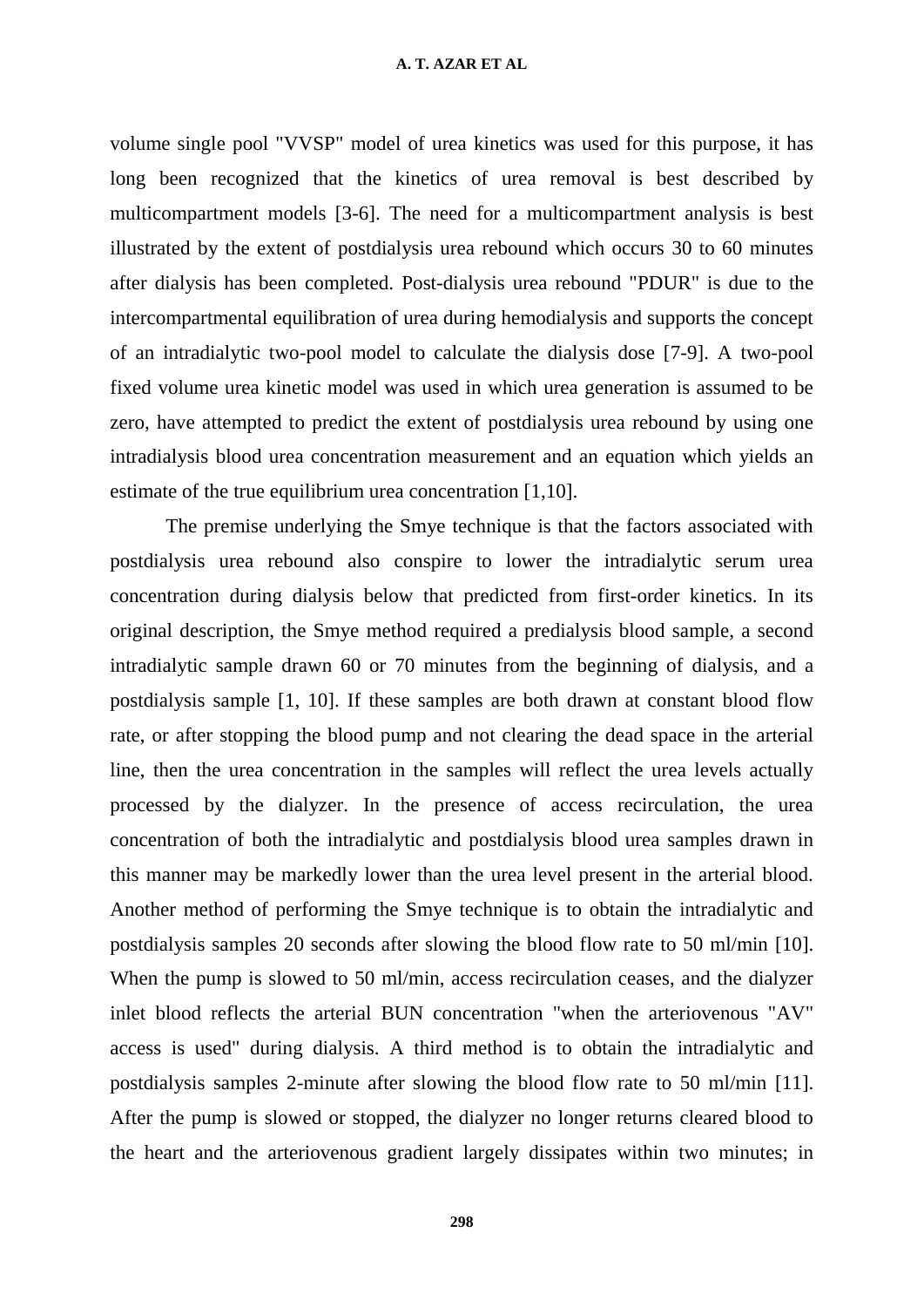patients with an arteriovenous access, the mixed venous postdialysis urea concentration can be estimated from a sample obtained from the dialyzer inlet line two minutes after having slowed the blood flow rate to 50 ml/min [12, 13].

To assess the utility of the Smye technique we assayed intradialytic and postdialysis samples for urea taken both at constant blood flow and two minutes after slowing the blood flow rate to 50 ml/min. This information was used to estimate the postdialysis equilibrium urea concentrations with each set of samples. We then used the predicted equilibrated urea concentrations to compute equilibrated Kt/V values "one using the consatnt flow sample, and one using the 2-minute slow flow sample". The method was validated by obtaining a 30-minute postdialysis urea measurement in each patient, and using this measurement to compute the equilibrated Kt/V.

## **2. METHODOLOGY**

## **2.1 Proposed Mathematical Model Design**

The Variable-Volume, Double Pool "VVDP" model is illustrated in Fig. 1. In contrast to the single-pool model, total body water consists of distinct intracellular and extracellular compartments, with  $K_{ei}$  = intercompartmental urea mass transfer area coefficient "the caption in Fig. 1 defines the variables" [14].



Fig.1. Variable-Volume, Double Pool urea kinetic model "VVDP".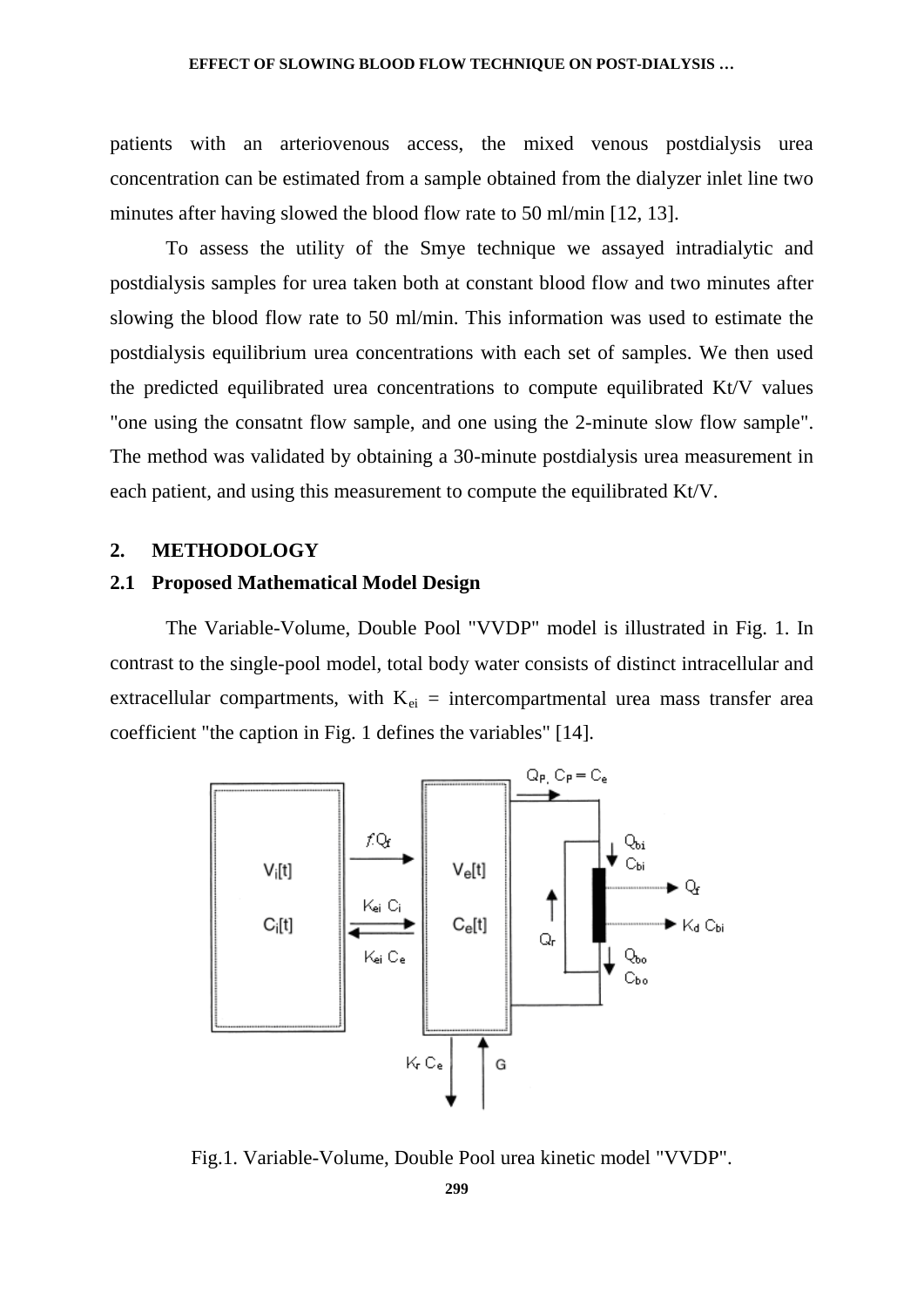Intercompartmental urea mass transfer  $K_{ei}$  was assumed to be ~10 ml/min/kg for children and ~800ml/min for adults [3-6]. The ratio of extracellular to intracellular volume "Ve/Vi" at dry weight was assumed to be  $\sim$ 1/3 [15].

 $V_i$ , intracellular fluid "ICF" volume  $C_i$ , ICF urea concentration;  $V_e$ , extracellular fluid "ECF" volume;  $C_e$ , ECF urea concentration;  $K_{ei}$ , intercompartmental urea mass transfer area coefficient; f, fraction of ultrafiltrate from ICF; Kr, residual renal urea clearance; G, urea generation rate;  $Q_f$ , ultrafiltration rate ">0" or interdialytic weight gain "<0";  $K_d$ , dialyzer urea clearance. In the dialyzer-access circuit, flows "Q" and concentrations "C" refer to peripheral blood "p", dialyzer inlet "bi", dialyzer outlet "b<sub>o</sub>", and access recirculation "r". For notational convenience,  $K = K_d + K_r$ ,  $C_e[0] = C_0$ ,  $C_e[\infty] = C_{ss} = G / (K_d + Kr - Q_f)$ , and  $V_t =$  $V_e + V_i$ . Concentrations, flows, and  $K_d$  here refer to blood water "whole blood C/0.93, 0.9 whole blood Q or  $K_d$ ".

Postdialysis urea rebound "PDUR" was expressed both as a function of the postdialysis BUN concentration "PDUR<sub>p</sub>" and as a function of the intradialytic fall in BUN during dialysis "PDUR<sub>f</sub>". PDUR<sub>p</sub> and PDUR<sub>f</sub> were defined as:

$$
PDUR_p = 100 \times C_{eq30} / C_{post}
$$
  
(1)  

$$
PDUR_f = 100 \times (C_{eq30} - C_{post}) / (C_{pre} - C_{post})
$$
  
(2)

Where  $C_{eq30}$  is equilibrated BUN of 30-minute post-HD (mg/dL) and  $C_{post}$  is the post-dialysis BUN "in mg/dL". Both measures of PDUR have been reported by others in the literature [7-9], and both measures are presented to allow a comparison with the used data. The Smye equation predicts that the equilibrated BUN "C<sub>eq</sub>" will be:

$$
C_{eq} = C_{pre} e^{-at}
$$

Where 
$$
a = 1/(t - t_{intra}) \ln (C_{intra}/C_{post})
$$

(3)

Where,  $C_{pre}$  and  $C_{post}$  are the pre- and post-BUN,  $C_{intra}$  is the BUN of the intradialytic sample, t is the dialysis session length, and t-intra is the time during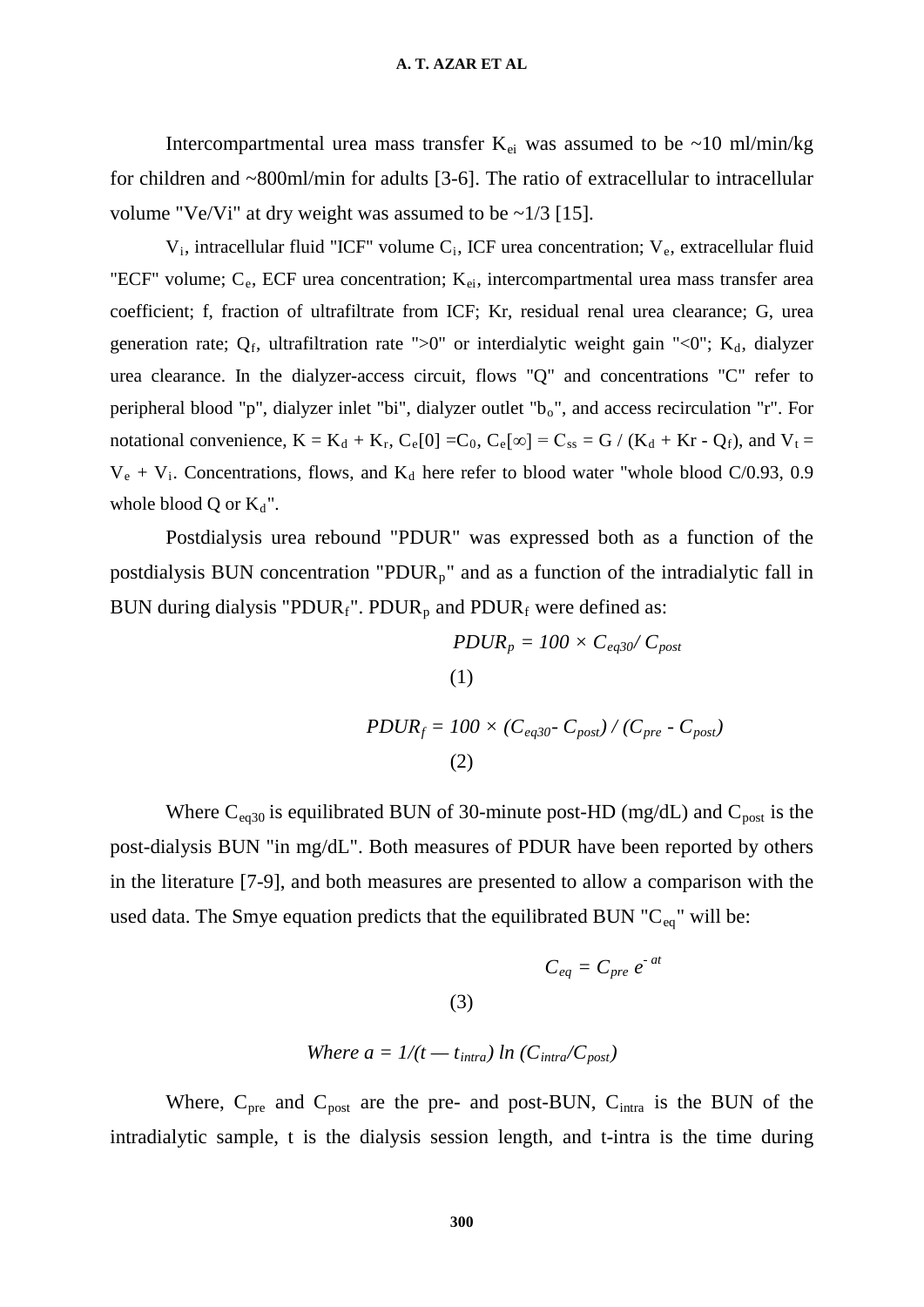dialysis at which the intradialytic sample is taken. Because  $t_{intra}/t$  was always 1/3, the general Smye equation is simplified to:

$$
C_{eq0} = C_{pre}/exp(1.5 \ln(C_{intra0}/C_{post0}))
$$
  
(4)  

$$
C_{eq2} = C_{pre}/exp(1.5 \ln(C_{intra2}/C_{post2}))
$$
  
(5)

Where  $C_{eq0}$  and  $C_{eq2}$  are the estimated equilibrated postdialysis BUN values based on the constant flow and slow flow samples, respectively,  $C<sub>intra0</sub>$  and  $C<sub>post0</sub>$  are the BUN concentrations of the intradialytic and postdialysis samples drawn at constant blood flow, and  $C<sub>intra2</sub>$  and  $C<sub>post2</sub>$  are the BUN concentrations of the samples drawn after two minutes of reduced blood flow. When there is access recirculation, the blood urea concentration at the dialyzer inlet will be reduced by a constant multiplier " $f_{AR}$ " [16].

This multiplier, which is the ratio of inlet " $A_1$ " to upstream " $A_2$ " BUN, can be derived from the standard formula for access recirculation "A" [11]:

$$
A = ((A_2 - A_1)/(A_2 - V)) \times 100 \tag{6}
$$

Where  $A_2$  is the arterial urea concentration with low flow or stop flow,  $A_1$  is the dialyzer inlet "arterial" urea concentration with blood pump running and *V* is the dialyzer outlet "venous" urea concentration.

$$
f_{AR} = A_1/A_2 = (100 - R)/(100 - AV/A_1)
$$
 (7)

As long as A and  $V/A_1$  "the dialyzer urea reduction ratio" stay constant throughout dialysis,  $f_{AR}$ , or  $A_1/A_2$  will remain unchanged. Thus, with access recirculation,  $C_{pre}$  will remain unchanged,  $C_{intra}$  will become  $f_{AR} \times C_{intra}$ , and  $C_{post}$  will become  $f_{AR} \times C_{post}$ . However, ln "C<sub>intra</sub>/C<sub>post</sub>" will then become ln "" $f_{AR} \times C_{intra}$ "/" $f_{AR}$  $\times$  C<sub>post</sub>"", which is unchanged. Thus, as long as AR is constant, and as long as the C<sub>intra</sub> and  $C_{\text{post}}$  samples are drawn using the same technique, the Smye analysis should compensate for AR. With cardiopulmonary recirculation "CPR" the mathematics are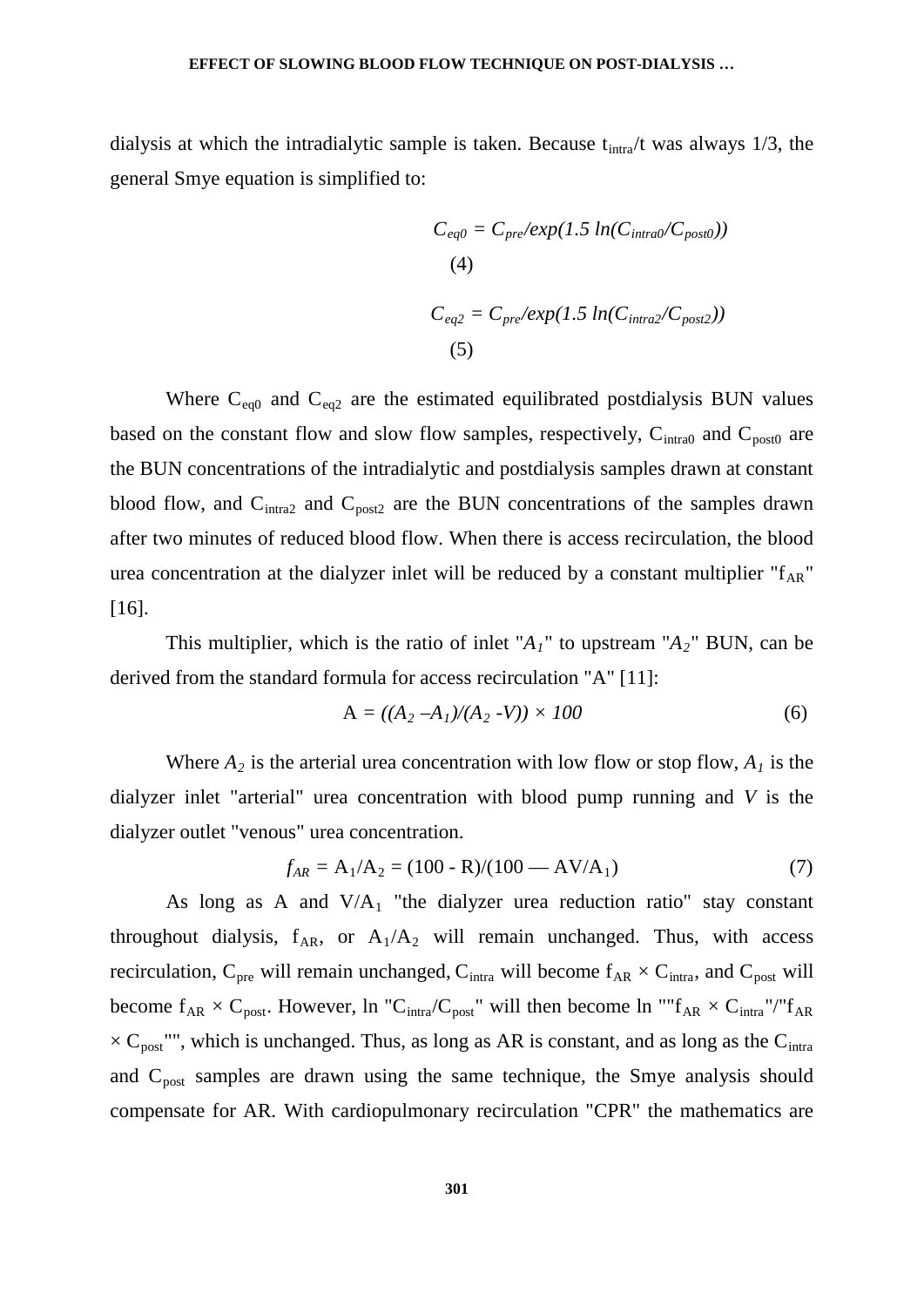similar. As defined in [12],  $f_{CPR}$ , the ratio of BUN in the arterial to mixed venous blood due to return of cleared blood to the heart, can be expressed as:

$$
f_{CPR} = 1/[(1+K_{ac}/(CO - Q_{ac})]
$$
\n(8)

Where  $K_d$  is the dialyzer clearance  $(K_d)$ , CO the cardiac output, and  $Q_{ac}$  the access blood flow. If  $K_d$  and CO- $Q_{ac}$  are constant throughout dialysis,  $f_{CPR}$  will be constant also. Because the Smye estimate for equilibrated BUN depends on the ratio of the postdialysis to intradialysis BUN, multiplying both values by  $f_{CPR}$  should leave the ratio and the predicted equilibrated BUN, unchanged. Single-pool Kt/V was computed using the Daugirdas second generation equation [17]:

$$
Kt/V = -\ln(R - 0.008t) + (4 - 3.5R) \text{ UF/W} \tag{9}
$$

Two forms of this equation are computed, one representing an arterial Kt/V, based on samples taken at constant blood flow (Kt/V<sub>sp0</sub>), in which R = C<sub>post0</sub>/C<sub>pre</sub>, t = dialysis session length in hours,  $UF = weight loss$  in kg, and  $W = post-dialysis weight$ in kg, and the other representing a mixed venous Kt/V, based on samples taken after two minutes of slow flow "Kt/V<sub>post2</sub>", in which R = C<sub>post2</sub>/C<sub>pre</sub>. Equilibrated Kt/V "<sub>eq</sub>Kt/V" was computed from three separate "equilibrated post" BUN values. In each case, eq"Kt/V" is computed using the Daugirdas second generation formula, substituting the "equilibrated" postdialysis BUN for the immediate post-BUN when computing R, the post/pre-BUN ratio.  $_{eq}$ "Kt/V"<sub>Sm0</sub> and  $_{eq}$ "Kt/V"<sub>Sm2</sub> are computed using the predicted equilibrium BUN concentrations " $C_{eq0}$  and  $C_{eq2}$ " from the constant flow "Sm<sub>0</sub>" and 2-minute slow flow "Sm<sub>2</sub>" Smye methods, respectively [1, 10, 18].  $_{eq}$ "Kt/V"<sub>30</sub> was computed from the actual 30-minute postdialysis BUN sample. For simplicity, and to compensate for lack of complete rebound, the effects of urea generation were not subtracted from the 30-minute postdialysis BUN sample. For purposes of analyzing the data, several Kt/V values were defined, representing the single-pool arterial Kt/V value drawn at constant blood flow "Kt/V<sub>sp0</sub>" subtracted from the eq"Kt/V" value in question. To model the single pool urea distribution volume V, some estimate of K was required. Nominal blood flow rate was first corrected for prepump pressure effects. The corrected blood flow rate was then used with the dialysate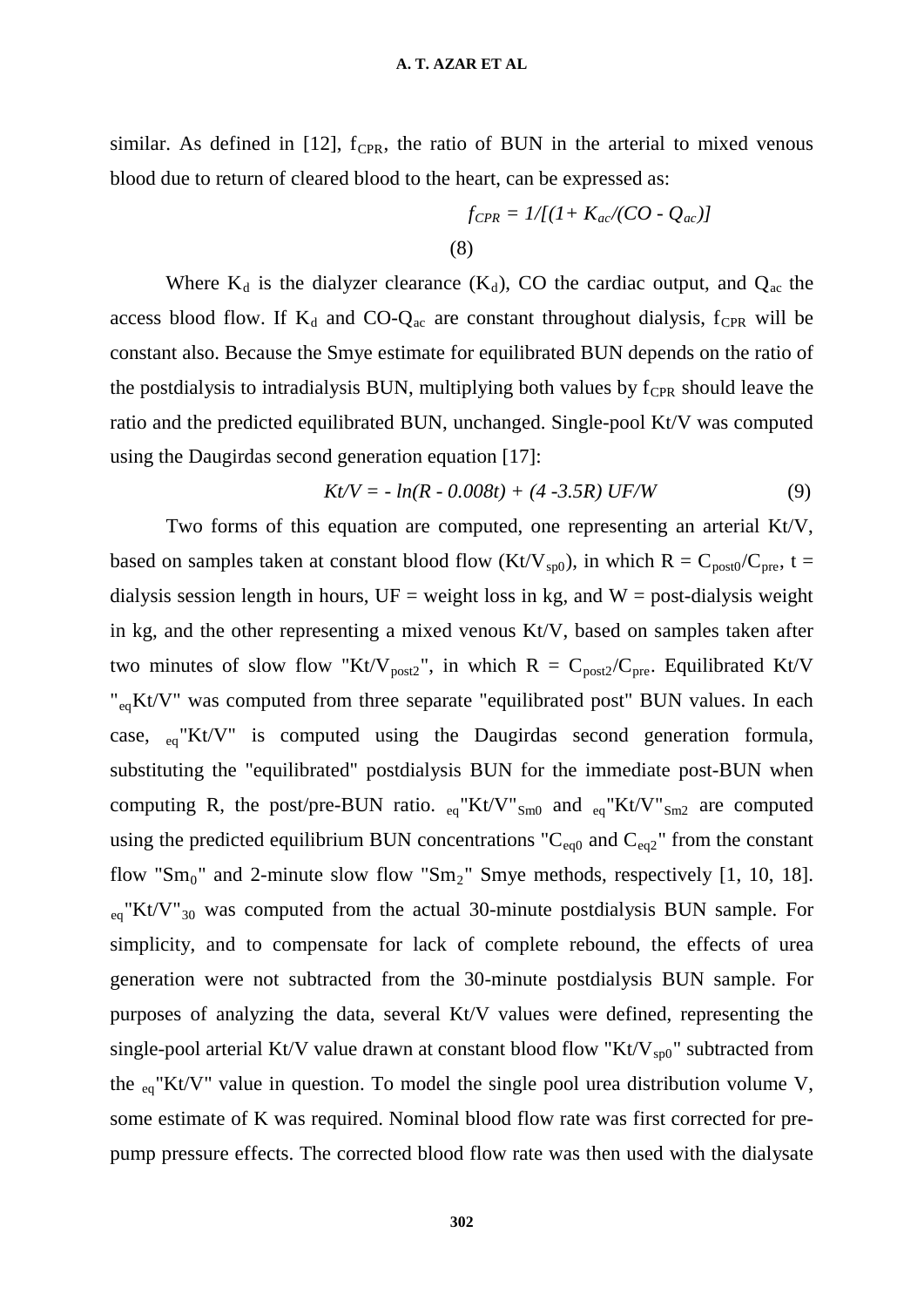flow rate and the dialyzer  $K_0A$  to compute the dialyzer clearance  $K_d$  using equations previously cited [19]. The dialyzer clearance  $K_d$  was corrected to blood water clearance "K<sub>dW</sub>" by multiplying K<sub>d</sub> by 0.88 [19]. Single-pool urea volume was then obtained by algebraically solving for V from t, the  $_{sp}$ "Kt/V" value computed by the Daugirdas equation, and the value for  $K_{dW}$  obtained as outlined above.

## **2.2 Material and Method**

Initially 20 chronic hemodialysis patients "9 males, 11 females" being treated at a large dialysis center were selected. All patients gave their full and informed consent and were evaluated during routine hemodialysis sessions as prescribed by their nephrologists. All patients were treated with Fresenius F-60, F-6, or F-7 polysulfone dialyzers. Dialysis session lengths ranged from 3.0 to 4.0 hours "mean 3.6±0.11". Three of these patients were suffering from severe access recirculation. In the remaining 17 patients, urea studies suggested that access recirculation was either absent or mild. To study the effects of AR on the Smye method completely, five additional patients were identified with severe access recirculation, and these patients were added under the same protocol. The data on the 25 patients were analyzed according to two subgroups: 17 patients with minimal AR and 8 patients with severe AR.

## **2.3 Experimental Protocol**

Two intradialytic samples were taken from the arterial line sampling port after 1/3 of the dialysis session had elapsed. One sample was taken at constant blood flow and the other two minutes after slowing blood flow to 50 ml/min. Three postdialysis samples were taken, all from the arterial line sampling port. The first sample was taken immediately at the end of dialysis, at constant blood and dialysate flow. A second sample was obtained two minutes after slowing blood flow to 50 ml/min. At this point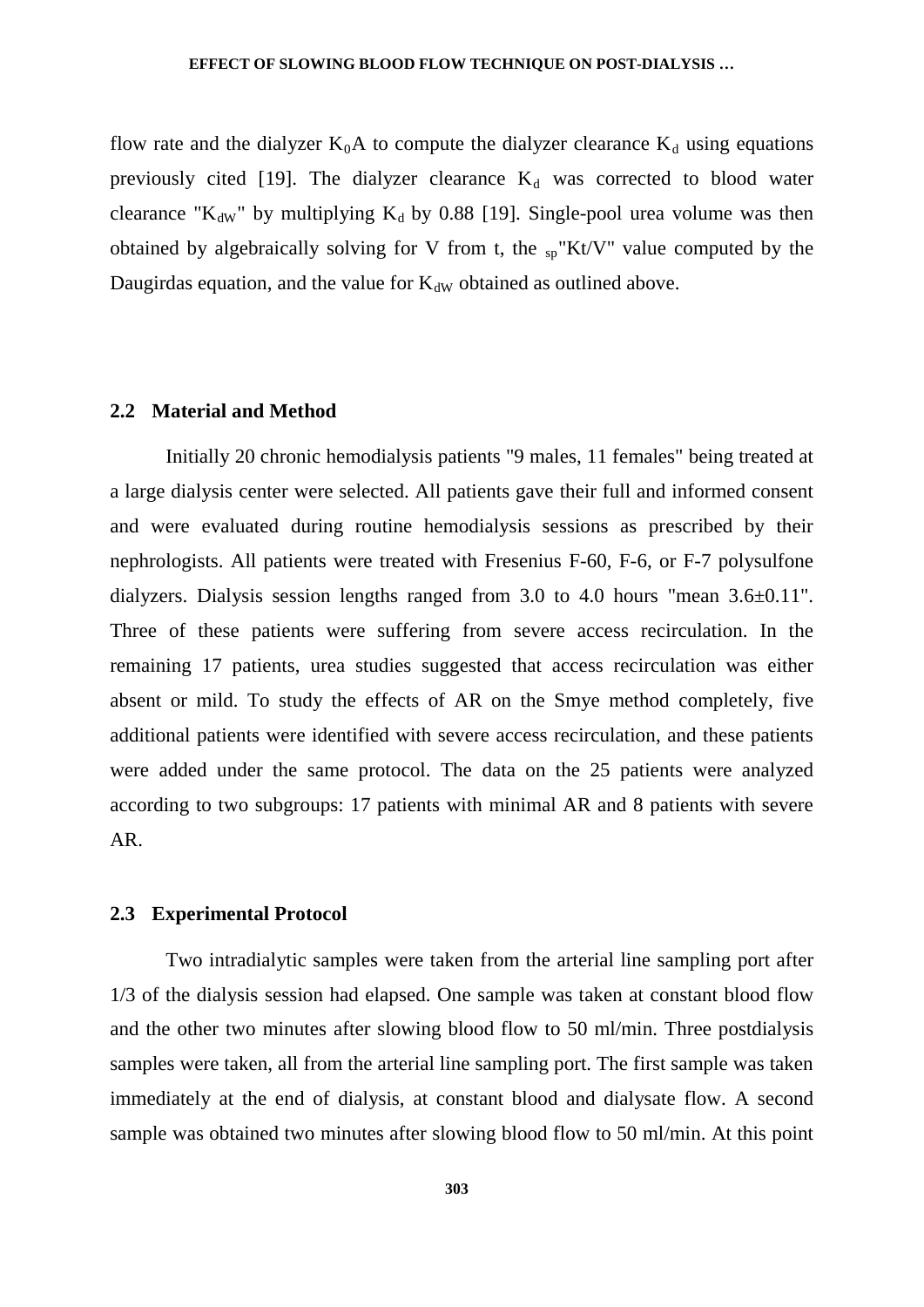### **A. T. AZAR ET AL**

the blood pump was stopped and the blood was returned. One of the lines was left in place. Thirty minutes after stopping dialysis, a third sample was taken from the needle tubing, after first removing and setting aside 10 ml to clear the needle tubing of infused saline. When studying the five additional patients with severe access recirculation, two additional samples were added: one was taken at 80 min from the beginning of dialysis, and 20 seconds after slow flow of 50 ml/min, and the other at the end of dialysis, and 20 seconds after slow flow of 50 ml/min. The purpose of these additional samples was to isolate the effects of AR from those of CPR "at this early time period, all rebound should be due to AR, whereas after 2 min, the rebound represents the combined effects of AR, CPR, and 10 to 20% of the compartment rebound". A further study was done in the three original patients in whom the ratios of the urea concentrations of the constant flow samples to those in the 2-minute slow flow samples indicated severe access recirculation. During the initial study in these patients, the A/V gradient "A:V BUN ratio of 0.70-0.75" far exceeded that which could be explained on the basis of cardiopulmonary recirculation "normally 0.94 for high efficiency dialysis [12]. When repeating the study, 20-second slow flow samples also were obtained, again, to isolate the effects of access recirculation from those of CPR, and to allow computation of AR according to the standard equation "AR =  $100 \times$ "20 seconds slow flow inlet - constant flow inlet"/"20 seconds slow flow inlet constant flow outlet). These three patients did not, however, consent to a second 30 minute postdialysis sample.

# **3. RESULTS**

The expected A/V "or 0/2 min" BUN ratio in patients undergoing high efficiency dialysis is about 0.93 to 0.94 [12]. In 17 patients the expected ratio for urea taken at 80 min from the beginning of dialysis is 0.93±0.008 and postdialysis is  $0.93\pm0.12$ . In three patients the  $0/2$ -minute BUN ratios were markedly reduced both intradialysis "0.73±0.039" and postdialysis "0.66±0.035". The results indicated that the three patients in question had severe AR, because, with the dialyzer clearances used, it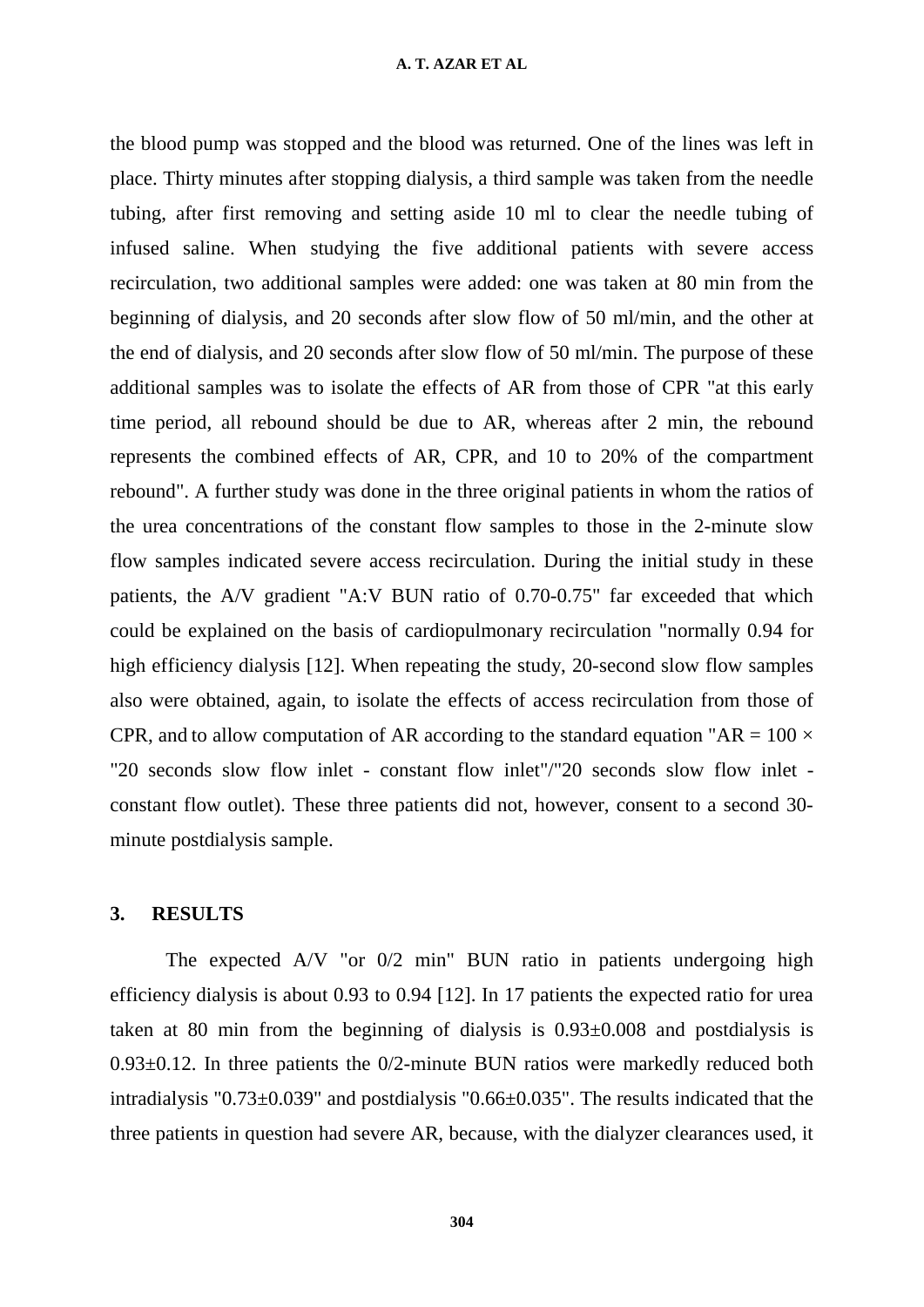would have been impossible to achieve such high A/V gradients due to cardiopulmonary recirculation alone with physiologically compatible levels of cardiac output "cardiac output minus access flow would need to be in the range of  $< 1.0$ liter/min".

Indeed, when studied a second time using additional 20-second slow flow samples, marked AR "32%, 35%, and 37%, respectively" was again demonstrated in these three patients. In the five additional patients with AR, AR averaged 35.2±6.6%, and the  $0/2$ -minute BUN ratios were  $0.72\pm0.06$  intradialysis, and  $0.64\pm0.06$ postdialysis. The pooled results for the eight patients with severe AR are presented in Table 1. In the 17 patients with minimal AR the single-pool arterial Kt/V averaged 1.46 units "Table 1", whereas Kt/V based on the 2-minute slow flow samples, which can be considered to be a "mixed venous" Kt/V despite the fact that it contains a small component of the "compartment effect" rebound, was 1.38 units. For the patients with severe AR the difference between arterial and mixed venous single pool Kt/V was greater, in that Kt/V decreased from 1.60 to 1.12. This was due to overestimation of single-pool arterial Kt/V due to access recirculation. For the first group "17 patients" with minimal access recirculation, the Kt/V computed using the 30-minute postdialysis samples was 1.23 units versus a single-pool arterial value of 1.46 units. The difference was  $-0.22 \pm 0.028$  Kt/V units. For the second group "8 patients" with severe access recirculation, the drop in Kt/V was much greater, from 1.60 to 0.94 Kt/V units "Table 1", or  $-0.66\pm0.060$  "P  $< 0.001$  vs. patients with minimal access recirculation". For the group of patients with minimal AR, both constant flow and 2-minute slow flow Smye estimates of equilibrated Kt/V accurately predicted the  $_{eq}$ "Kt/V" based on the 30minute postdialysis specimens. The Kt/V values of -0.23 and -0.22 predicted by the constant flow " $Sm_0$ " and 2-minute slow flow " $Sm_2$ " Smye techniques, respectively, were not significantly different from the measured Kt/V of  $-0.23\pm0.028$  based on the 30-minute rebound sample. For the group of patients with severe AR, both Smye methods approximated the observed Kt/V of -0.66 on average, but the correlation "Table 2" between predicted and observed ∆Kt/V with the constant flow Smye method " $R = 0.34$ " was much lower than with the 2-minute slow flow Smye method " $R=0.66$ ".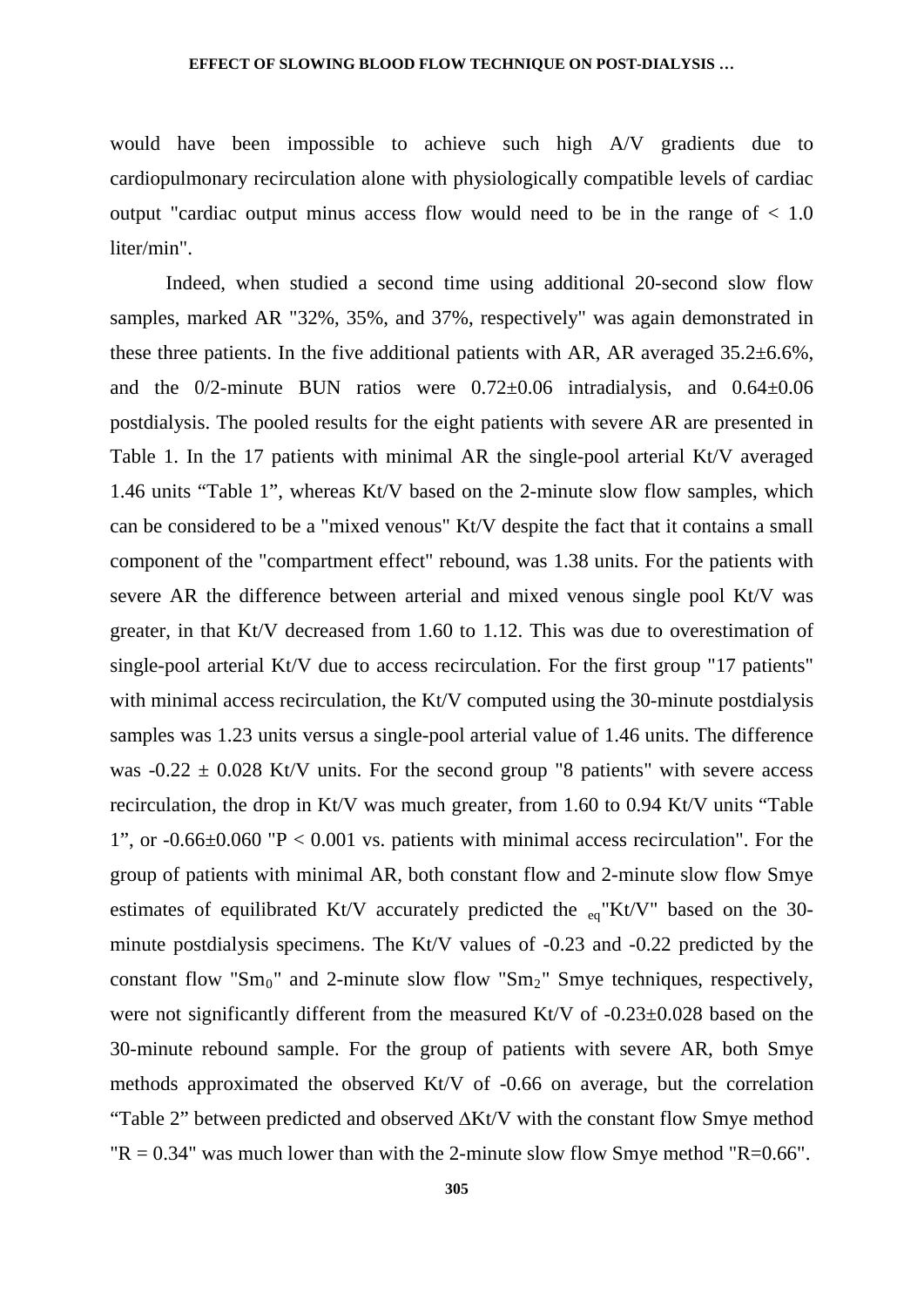Table 1. Modeling results.

| $1.110$ and $1.100$ and $1.00$ and $1.00$ and $1.00$ and $1.00$ and $1.00$ and $1.00$ and $1.00$ and $1.00$ and $1.00$ and $1.00$ and $1.00$ and $1.00$ and $1.00$ and $1.00$ and $1.00$ and $1.00$ and $1.00$ and $1.00$ and |                     |                   |         |  |  |  |
|-------------------------------------------------------------------------------------------------------------------------------------------------------------------------------------------------------------------------------|---------------------|-------------------|---------|--|--|--|
|                                                                                                                                                                                                                               | Minimal AR $(n=17)$ | Severe AR $(n=8)$ | P-value |  |  |  |
| $C_{intra}$ : constant/slow flow                                                                                                                                                                                              | $0.93 \pm 0.008$    | $0.73 \pm 0.039$  | < 0.001 |  |  |  |
| $C_{\text{post}}$ : constant/slow flow                                                                                                                                                                                        | $0.93 \pm 0.12$     | $0.66 \pm 0.035$  | < 0.001 |  |  |  |
| Weight, kg                                                                                                                                                                                                                    | $68.5 \pm 4.8$      | $81.2 \pm 16.3$   |         |  |  |  |
| Sex (M: F)                                                                                                                                                                                                                    | 7:10                | 3:5               |         |  |  |  |
| Session length hours                                                                                                                                                                                                          | $3.6 \pm 0.12$      | $3.5 \pm 0.16$    |         |  |  |  |
| Dialyzer $K_0A$ ml/min                                                                                                                                                                                                        | $793 \pm 3.8$       | $748 \pm 40$      |         |  |  |  |
| $Q_b$ , ml/min                                                                                                                                                                                                                | $398 \pm 1.5$       | $393 \pm 14$      | 0.019   |  |  |  |
| $K/V$ hr <sup>-1</sup>                                                                                                                                                                                                        | $0.41 \pm 0.02$     | $0.44 \pm 0.020$  |         |  |  |  |
| $C_{pre}$ , mg/dl                                                                                                                                                                                                             | $57.8 \pm 4.3$      | $64.2 \pm 6.4$    |         |  |  |  |
| $PDUR_p$                                                                                                                                                                                                                      | $22.4 \pm 3.3$      | $81.5 \pm 9.8$    | < 0.001 |  |  |  |
| $PDUR_f$                                                                                                                                                                                                                      | $8.6 \pm 0.75$      | $28.2 \pm 4.2$    | < 0.001 |  |  |  |
| $\text{Kt/V}_{\text{sp0}}$ constant flow                                                                                                                                                                                      | $1.46 \pm 0.059$    | $1.60 \pm 0.06$   | 0.08    |  |  |  |
| $\text{Kt/V}_{sp2}$ slow flow                                                                                                                                                                                                 | $1.38 \pm 0.046$    | $1.12 \pm 0.10$   | 0.024   |  |  |  |
| $_{eq}$ (Kt/V) <sub>30</sub>                                                                                                                                                                                                  | $1.21 \pm 0.049$    | $0.94 \pm 0.1$    | < 0.001 |  |  |  |
| $\Delta (Kt/V)_{30}$                                                                                                                                                                                                          | $-0.23 \pm 0.02$    | $-0.66 \pm 0.06$  | < 0.001 |  |  |  |
| $_{eq}(Kt/V)_{Smo}$                                                                                                                                                                                                           | 1.22 0.058          | $1.04 \pm 0.16$   | 0.14    |  |  |  |
| $\Delta (Kt/V)_{Smo}$                                                                                                                                                                                                         | $-0.23 \pm 0.02$    | $-0.56 \pm 0.10$  | < 0.001 |  |  |  |
| $_{eq}(Kt/V)_{Sm2}$                                                                                                                                                                                                           | $1.22 \pm 0.064$    | 0.88 0.08         | < 0.004 |  |  |  |
| $\Delta (Kt/V)_{Sm2}$                                                                                                                                                                                                         | $-0.22 \pm 0.036$   | $-0.72 \pm 0.075$ | < 0.001 |  |  |  |
| Modeled single-pool V $(V_{sp0})$                                                                                                                                                                                             | $36.6 \pm 1.9$      | $32.1 \pm 2.3$    |         |  |  |  |
| Anthropometric V $(V_a)$                                                                                                                                                                                                      | $35.4 \pm 1.9$      | $38.5 \pm 3.1$    |         |  |  |  |

| Table 2. Correlation results. |
|-------------------------------|
|                               |
|                               |
|                               |
|                               |

|                                                   | Minimal AR | Severe AR |
|---------------------------------------------------|------------|-----------|
| $V_{\text{Anthropometric}}$ with $V_{\text{sp0}}$ | $\rm 0.81$ |           |
| $\Delta (Kt/V)_{30}$ with K/V                     | በ 78       | 0.48      |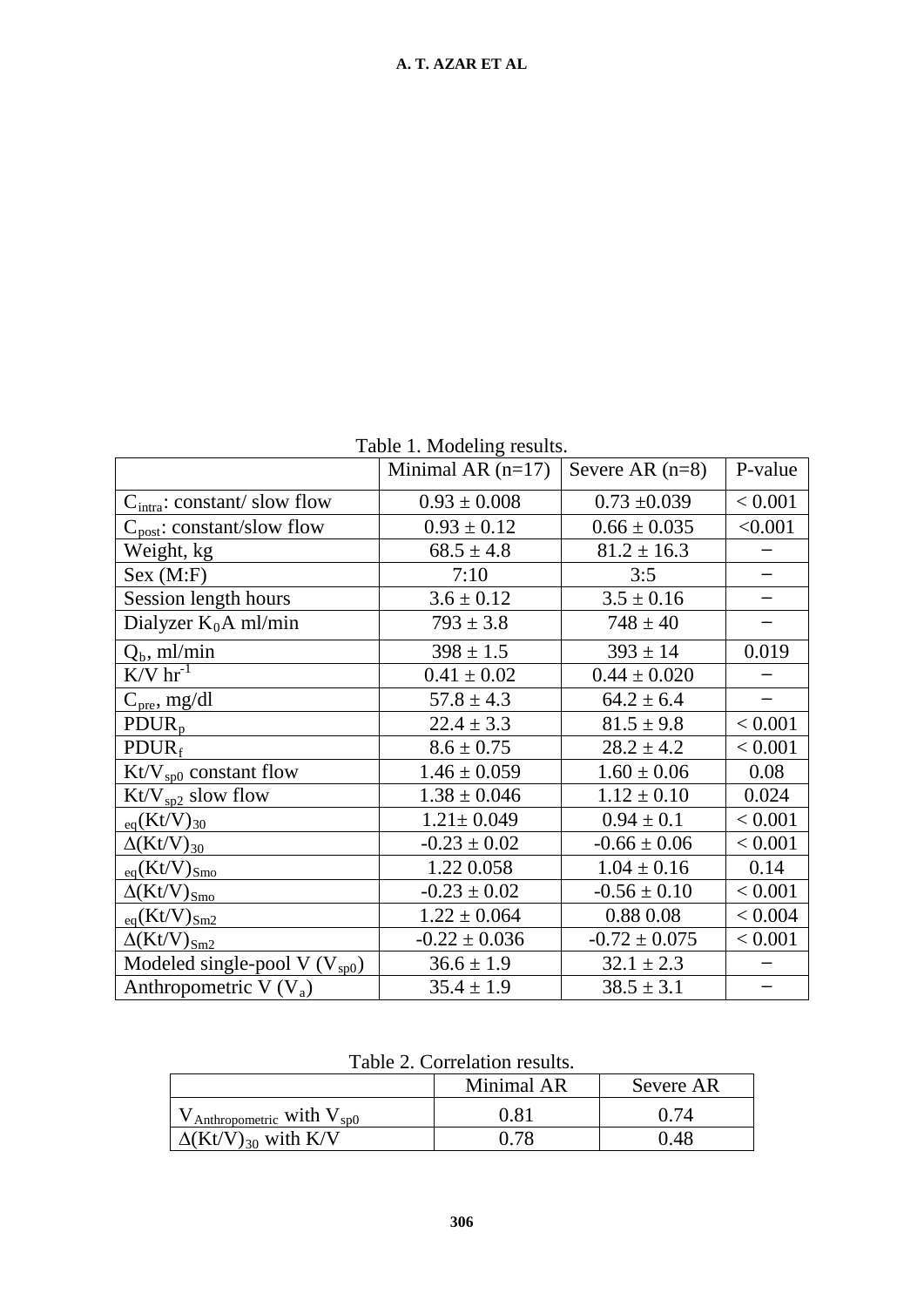| $-0.53$ | $-0.55$ |
|---------|---------|
| 0.88    | 0.86    |
| 0.94    | 0.65    |
| 0.89    | 0.84    |
| 0.69    | 0.34    |
| 0.61    | 0.66    |
|         |         |

The comparisons between the equilibrated Kt/V predicted by the constant flow and 2-minute slow flow Smye techniques and the measured equilibrated Kt/V based on a 30-minute rebound sample are shown in Figs. 2 and 3. The Kt/V based on the 30 minute postdialysis sample ( $eKt/V_{30}$ ) is plotted against single-pool Kt/V as shown in Fig. 2. It is evident from the Figure that the most marked overestimation of Kt/V was present in the patients with access recirculation. The magnitude of postdialysis urea rebound from 0 to 30 minutes, or the magnitude of ∆Kt/V, failed to correlate with the patients' gender. In four patients who experienced marked hypotension during dialysis, the Kt/V  $(-0.19\pm0.052)$  was similar to that in patients without hypotension  $(-1.19\pm0.052)$  $0.23\pm0.034$ , P =NS). Hypotension was not observed in any of the three patients with marked access recirculation. Correlations that were found to be predictive of ∆Kt/V were with K/V and t (session length). The K/V term was calculated as the single-pool arterial Kt/V divided by the number of hours of dialysis. The magnitude of this correlation ( $R = 0.78$ ) was substantial ( $P < 0.005$ ) and these data suggest that the efficiency of dialysis is a major factor in determining ∆Kt/V.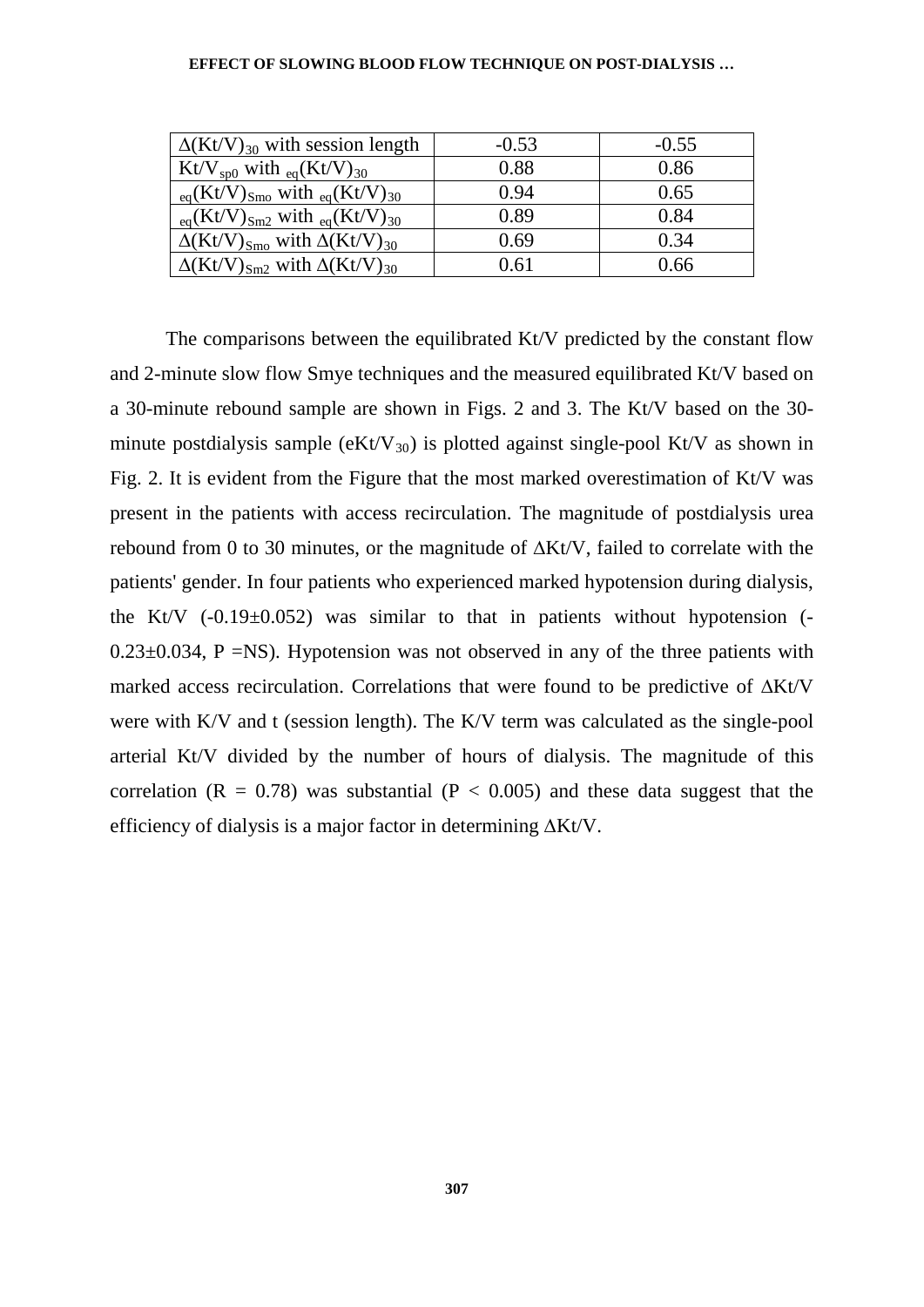

Fig. 2. Comparison of equilibrated Kt/V calculated based on the constant flow Smye technique compared with that computed from the 30-minute postdialysis specimens.



Fig. 3. Comparison of equilibrated Kt/V calculated based on the 2-minute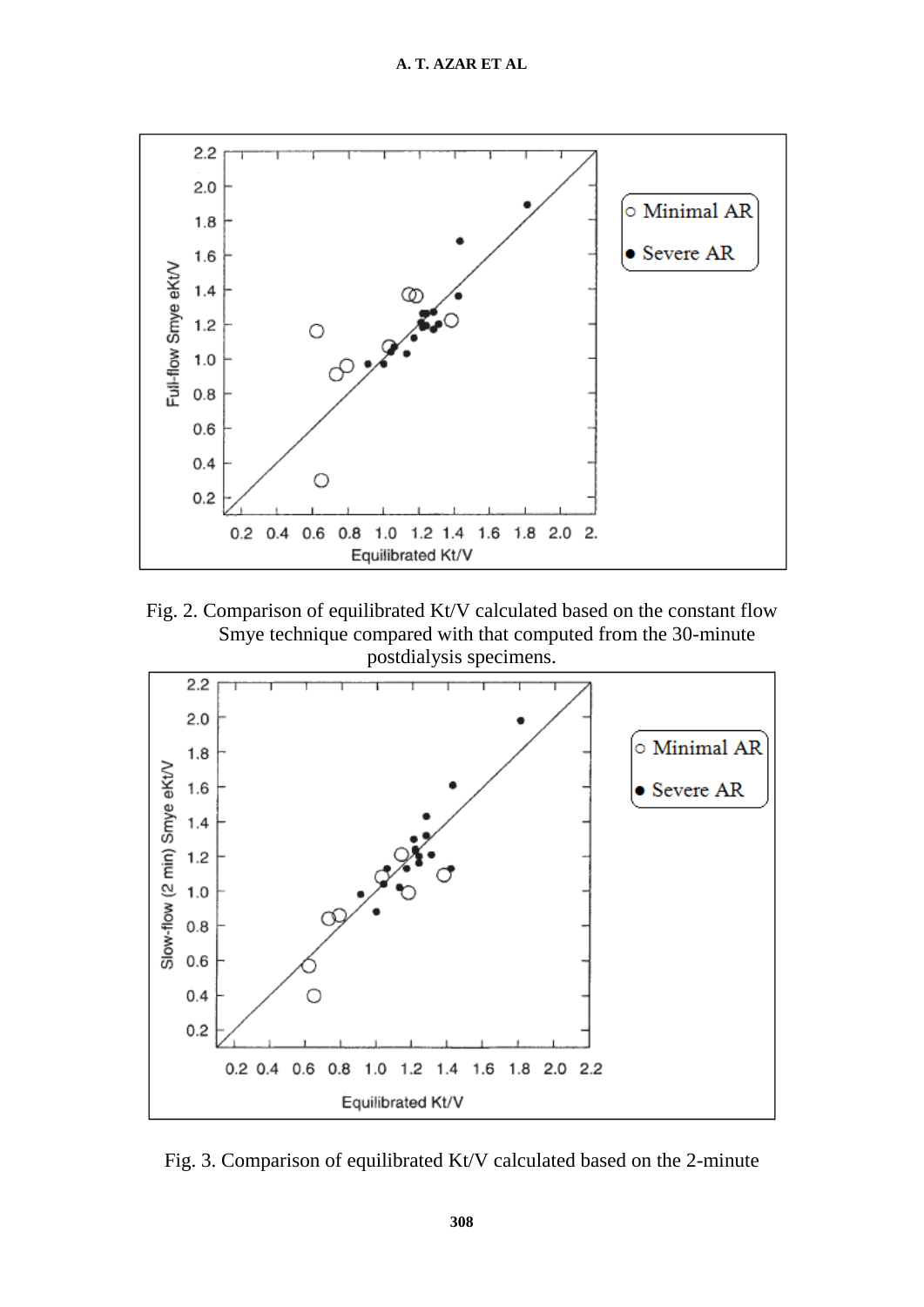slow flow Smye technique compared with that computed from the 30-minute postdialysis specimens.

## **4. DISCUSSION**

The collected data suggest that substantial postdialysis urea rebound may occur when dialysis efficiency is high, even in patients undergoing relatively long dialysis session lengths of approximately 3.5 hours. In patients with minimal access recirculation (AR), for example, equilibrated Kt/V was 0.22 units lower than Kt/V derived from single-pool kinetics. The Smye-derived estimates of equilibrated Kt/V were very similar to the equilibrated Kt/V values based on the measured 30-minute postdialysis BUN specimens. Our data suggest that, in the absence of severe AR, either one of the two variations of the Smye technique tested (constant flow samples or 2-min slow flow samples) is accurate. The constant flow Smye technique considers the aggregate effect of access recirculation, cardiopulmonary recirculation, and compartment-regional blood flow effects. In the 2-minute slow flow variation of the Smye method, the effects of access recirculation and cardiopulmonary recirculation have been dissipated by the time that the intradialytic and postdialysis samples are drawn. The theoretical advantage of using the 2-minute slow flow method is, in patients with non-constant degrees of AR and/or CPR, the 2-minute slow flow method should still give an accurate result. However, in patients with severe AR, when the degree of AR is not constant throughout dialysis, the constant flow Smye technique will have a high degree of variability. The degree of AR may increase substantially during dialysis, due to reduced cardiac output and access flow as fluid is removed. In such patients, the constant flow Smye technique may underestimate the equilibrated postdialysis BUN markedly. In contrast, the 2-minute slow flow Smye method should not be subject to error, even in patients with non-constant access recirculation during dialysis, as all samples are obtained after the effects of access "and cardiopulmonary" recirculation have dissipated. Our own data suggest that much of the variance in postdialysis urea rebound among patients can be explained on the basis of the efficiency of dialysis, or the single-pool K/V ratio. In summary, two variations of the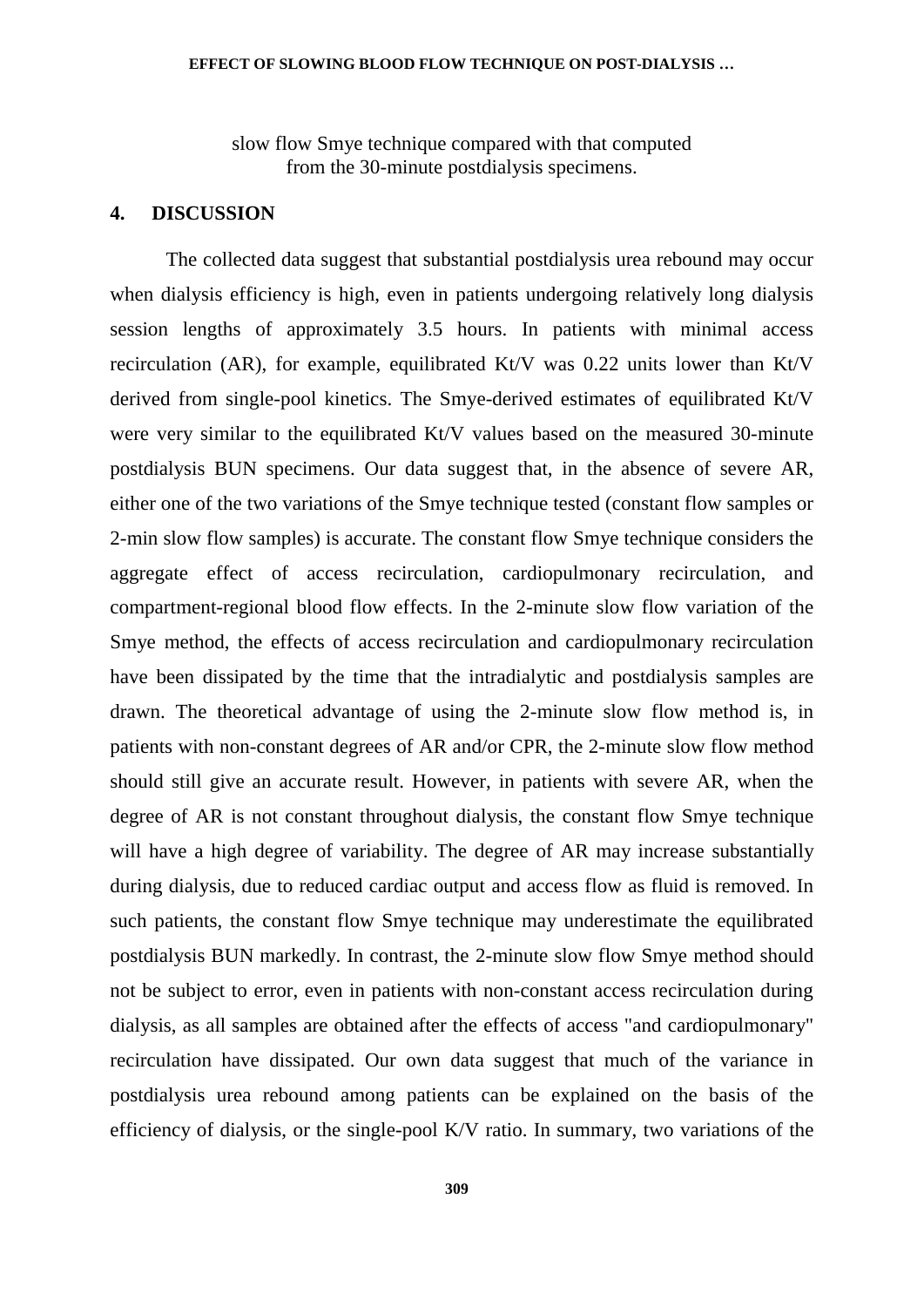Smye technique "sampling at constant flow and after 2-min slow flow" were accurate in patients with minimal AR. In patients with severe AR, the Smye method using constant flow samples had an unacceptable degree of variability, and markedly underestimated rebound in those patients in whom AR increased in the course of the dialysis session. The constant flow Smye method should not be used routinely. Rather, the blood flow should be slowed for either 20 seconds or two minutes prior to obtaining both the intradialytic and postdialysis samples. It is important to obtain both samples using exactly the same sampling technique.

# **ACKNOWLEDGMENTS**

The authors thank all medical staff at the nephrology department in Ahmad Maher Teaching Hospital, Cairo, Egypt for their invaluable support during the course of this study.

# **REFERENCES**

- 1. Smye, S.W., Dunderdale, E., Brownridge, G., and Will, E., "Estimation of treatment dose in high-efficiency haemodiaiysis." Nephron, Vol. 67, pp. 24-29, 1994.
- 2. Gotch, F.A., and Sargent, J.A., "A mechanistic analysis of the National Cooperative Dialysis Study "NCDS"." Kidney int, Vol. 28, pp, 526-534, 1985.
- 3. Smye, S.W. and Will, E.J., "A mathematical Analysis of a Two-Compartment Model of Urea Kinetics". Phys. Med. Biol, Vol. 40, pp. 2005-2014, 1995.
- 4. Daugirdas, J.T., and Smye, S.W., "Effect of a two compartment distribution on apparent urea distribution." Kidney Int, Vol. 51, pp. 1270-1273, 1997.
- 5. Burgelman, M., Vanholder, R., Fostier, H., and Ringoir, S., "Estimation of Parameters in A Two-Pool Urea Kinetic Model For Hemodialysis". Med. Eng. phys, Vol.19, No.1, pp. 69-76, 1997.
- 6. Sharma, A., Espinosa, P., Bell, L., Tom, A., and Rodd, C., "Multicompartment Urea Kinetics In Well-Dialyzed Children". Kidney International, Vol. 58, pp. 2138-2146, 2000.
- 7. Garred, L.J., Canaud, B., Bosc, J.Y., and Tetta, C., "Urea rebound and delivered Kt/V determination with a continuous urea sensor". Nephrol Dial Transplant, Vol. 12, No. 3, pp. 535-542, 1997.
- 8. Spiegel, D.M., Baker, P.L., Babcock, S., Cantiguglia, R., and Klein, M., "Hemodialysis urea rebound: the effect of increasing dialysis efficiency". Am J Kidney Dis, Vol. 25, pp. 26-29, 1995.
- 9. Leblanc, M., Charbonneau, R., Lalumiere, G., Cartier, P., and Deziel, C., "Postdialysis Urea Rebound: Determinants and Influence on Dialysis Delivery in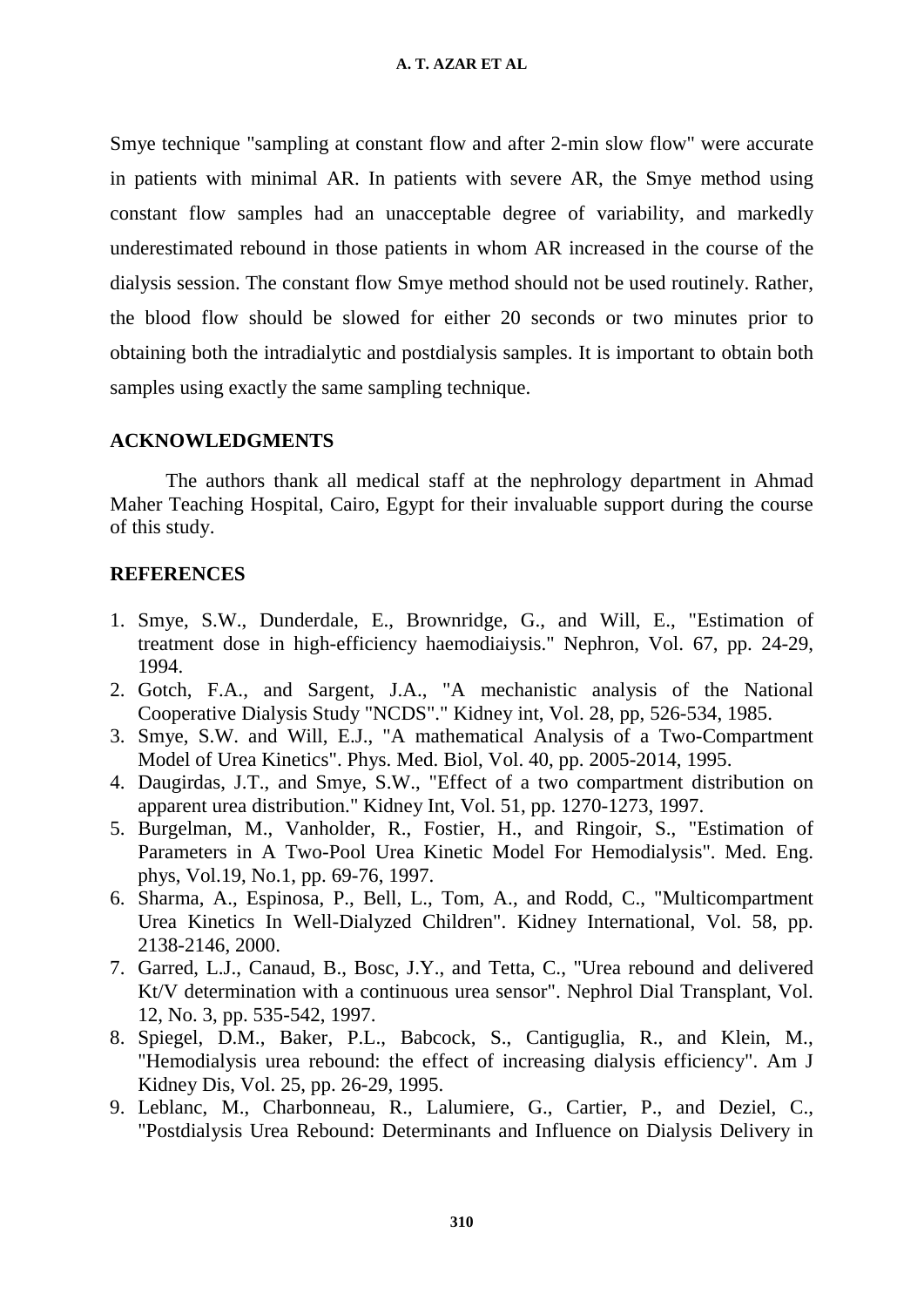Chronic Hemodialysis Patients". Am J Kidney Dis, Vol. 27, No. 2, pp. 253-261, 1996.

- 10. Smye, S.W., Evans, J.H.C., Will, E., and BrocklebanK, J.T., "Paediatric hemodialysis: Estimation of treatment efficiency in the presence of urea rebound." Clin Phys Phyiol Meas, Vol. 13, pp. 51-62, 1992.
- 11.NKF-K/DOQI Clinical Practice Guidelines for Hemodialysis Adequacy: Update 2000. Am J Kidney Dis, Vol. 37, No.1, Suppl. 1, pp. S7- S64, 2001
- 12. Schnedjtz, D., Kaufman, A.M., Polaschegg, H., Levin, N.W., and Daugirdas, J.T., "Cardiopulmonary recirculation during hemodialysis". Kidney Int., Vol. 42, pp.1450-1456, 1992.
- 13.Pflederer, B.R., Torrey, C., Priester-Coary, A., Lau, A.H., and Daugirdas, J.T., "Estimating equilibrated Kt/V from an intradialytic sample: effects of access and cardiopulmonary recirculations. Kidney Int, Vol. 48, No. 3, pp. 832-837, 1995.
- 14.Vanholder, R., Burgelman, M., De Smet, R., Voogeleere, P., and Ringoir, S., "Two-Pool versus Single-Pool Models in the Determination of Urea Kinetic Parameters". Blood Purif, Vol. 14, No. 6, pp. 437-450, 1996.
- 15.Daugirdas, J.T., Greene, T., Depner, T.A., Gotch, F.A., and Star, R.A., "Relationship between apparent "single-pool" and true "double-pool" urea distribution volume". Kidney Int, Vol. 56, No. 5, pp. 1928-1933, 1999.
- 16.Alloatti, S., Molino, A., Manes, M., and Bosticardo, G.M., "Urea Rebound and Effectively Delivered Dialysis Dose". Nephrol Dial Transplant, vol. 13 "Suppl 6", pp. 25-30, 1998.
- 17.Daugirdas, J.T., "Second generation logarithmic estimates of single pool variable volume Kt/V: an analysis of error." JASN, Vol. 4, pp. 1205-1213, 1993.
- 18.Daugirdas, J.T., Depner, T.A., Gotch, F.A., Greene, T., Keshaviah, P., Levin, N.W., and Schulman, G., "Comparison of methods to predict equilibrated Kt/V in the HEMO Pilot Study." Kidney Int., Vol. 52, pp. 1395-1405, 1997.
- 19.Depner, T.A., Greene, T., Daugirdas, J.T., Cheung, A.K., Gotch, F.A., and Leypoldt, J.K., "Dialyzer performance in the HEMO Study: in vivo K0A and true blood flow determined from a model of cross-dialyzer urea extraction." ASAIO J, Vol. 50, No.1, pp. 85-93, 2004.

# **تأثیر تقنیة تقلیل سریان الدم على معدل ارتجاع الیوریا بعد جلسة الغسیل الكلو ى وجرعة الغسیل الحقیقیة**

لوحظ أن بعض النماذج الریاضیة الحالیة لا تأخذ فى إعتبارها معدل ارتجاع الیوریا بعد جلسة الغسیل الكلوي مما یسبب عدم دقة توقع حساب نسبة الیوریا فى الدم وأن البعض الأخر یأخذ فى إلاعتبار معدل إرتجاع الیوریا على أساس إستخدام تقنیة ثبات سریان الدم فى حساباتها مما یؤدى الى عدم دقة النتائج خصوصا للمرضى الذین یعانون من إعادة غسیل الدم بعد إجراء الغسیل بمدة نصف ساعة والذى یطلق علیه خاصیة الإرتجاع، وقد تم فى البحث التوصل الى نموذج ریاضى جدید یقوم على